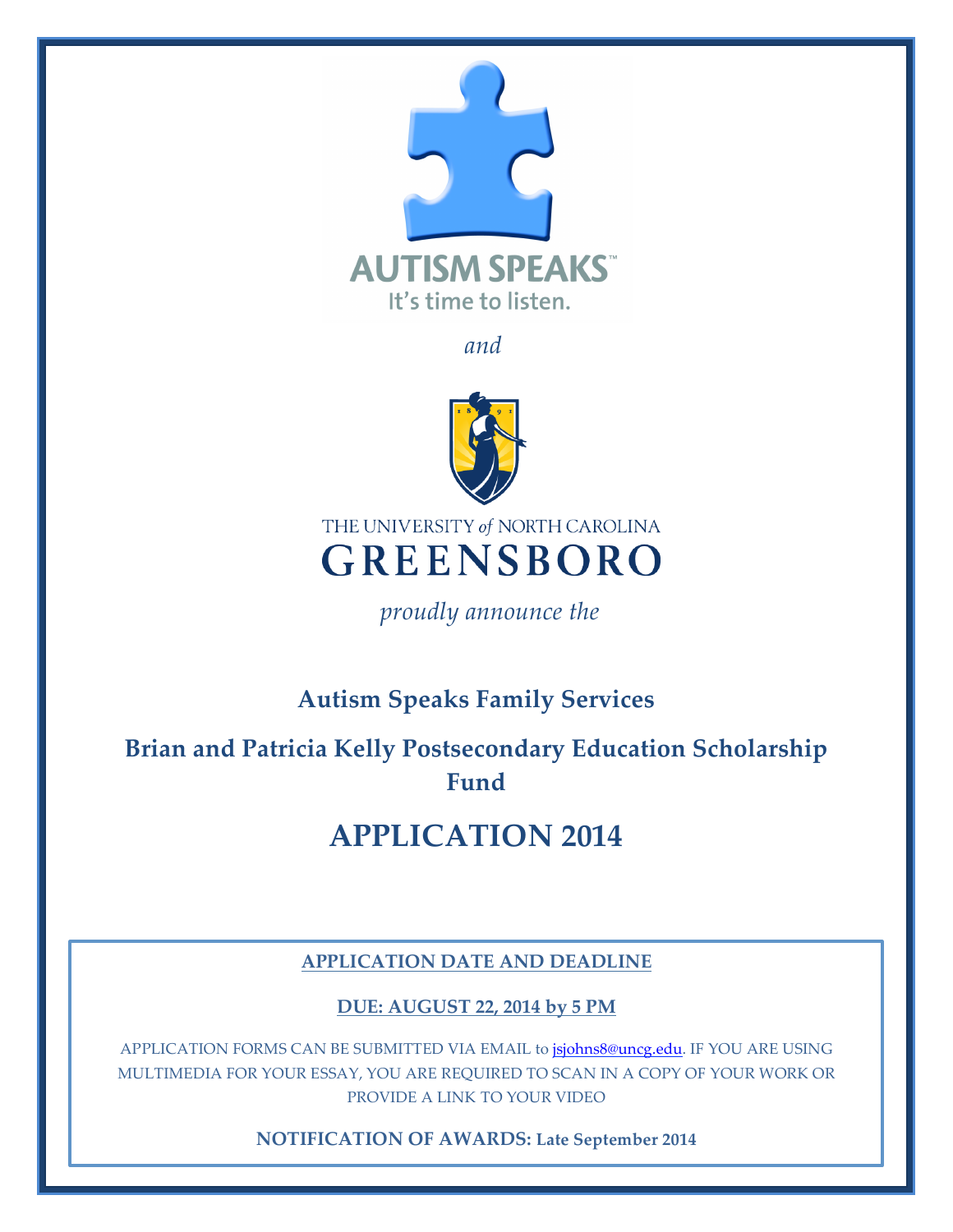### **Background about Autism Speaks and the Brian and Patricia Kelly Postsecondary Education Scholarship Fund**

**Autism Speaks** was founded in 2005 by family members of a person with autism. The organization was endowed by a generous benefactor who wanted to see progressive efforts in research, advocacy, education and public outreach and coalition building. Today, Autism Speaks has mobilized individuals with autism, their families, friends and colleagues, businesses and other community partners to create a community of activists. There is a strong and focused mission of utilizing resources to build capacity for improvement in the lives of people with autism through research and model practices and to educate about Autism Spectrum Disorder (ASD) with emphasis on prevention and early intervention**.** 

**Autism Speaks** through its Family Services Division has worked with donors, Brian and Patricia Kelly to provide another top-drawer opportunity for young adults with ASD who want to continue their education and/or vocational training after secondary education. Brian and Patricia Kelly, along with other autism advocates embarked on establishing a scholarship fund for young adults who had plans to enroll in universities, community colleges, vocational /technical schools and other transition programs focused on career building and personal development that is foundational to an engaged community citizen. Autism Speaks invited applications from the higher education and vocational training communities to establish a scholarship fund of up to \$25,000 per organizational recipient. In January 2014, Autism Speaks was excited to announce 11 organizational recipients, from across the nation, for the launch of this fund.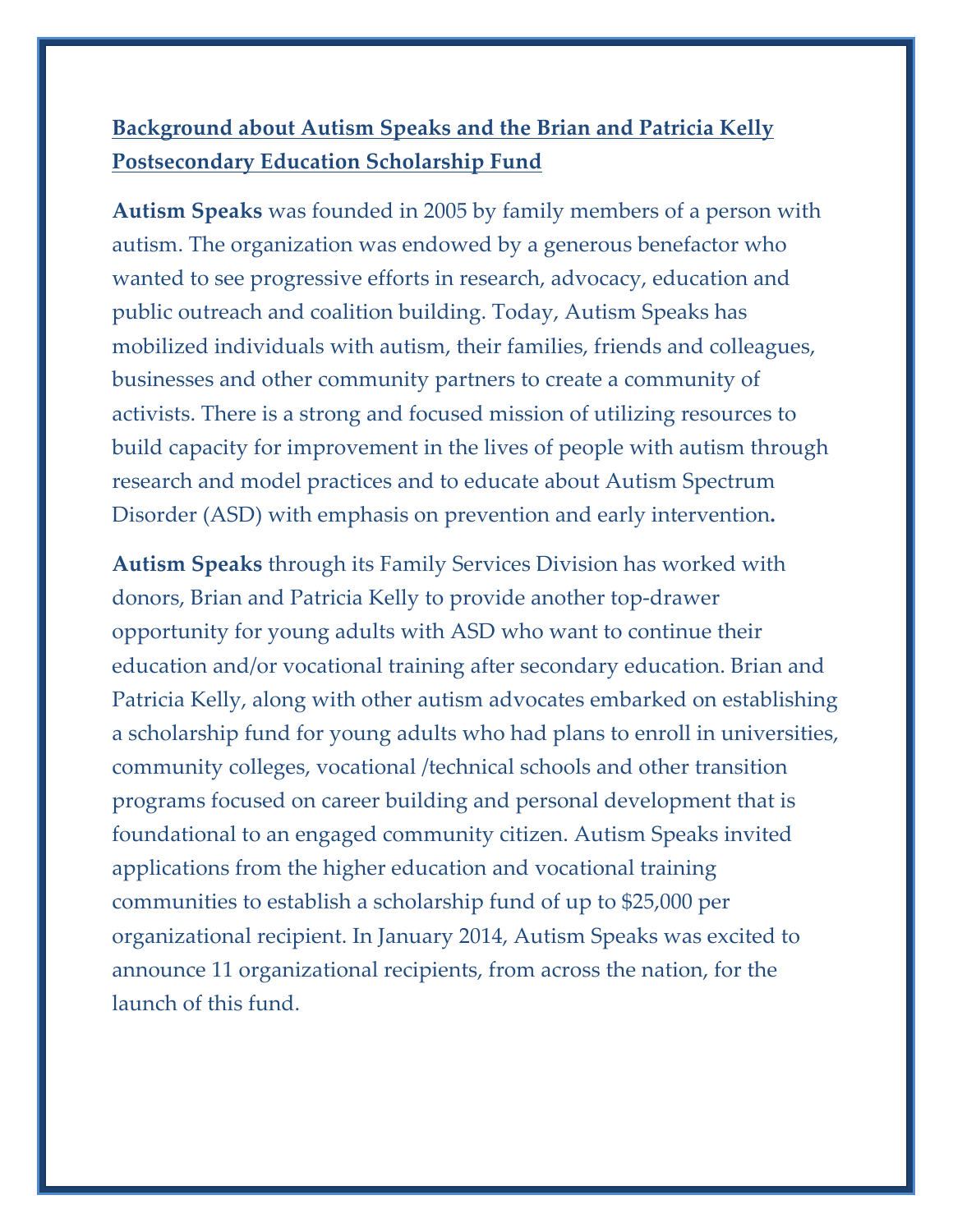**The University of North Carolina at Greensboro is a proud recipient of these scholarship funds. The funds may be used for students with ASD seeking a degree OR seeking a certificate in Integrative Community Studies (ICS).**

#### **Eligibility Criteria**

- Applicants must be accepted to or enrolled in The University of North Carolina in a degree conferring program or in the 4-year certificate program, Integrative Community Studies (ICS)
- Students who are matriculating a degree are encouraged to register with the Office of Accessibility Resources and Services (OARS)
- Applicants must be at least 18 years of age
- Applicants must provide medical or other professional documentation or statement attesting to the diagnosis of ASD
- Applicants may be full-time or part-time; if the latter, the student must be enrolled in 6-9 credit hours and specific hours must be indicated on the application
- Currently enrolled UNCG students must be in satisfactory academic standing according to university guidelines and maintain satisfactory status throughout the period for which the award is used
- Applicants who are currently enrolled at UNCG must not have active honor code violations

#### **Scholarship Amount, Duration and Conditions**

- Awards of \$2500-\$5000 will be awarded to 5 or more students for the 2014 Fall Semester at UNCG
- Scholarships may be used for tuition, fees, and other expenses related to enrollment in the program of study such as housing, meal plans and for ICS Certificate applicants, supplemental support not required by ADA and Section 504